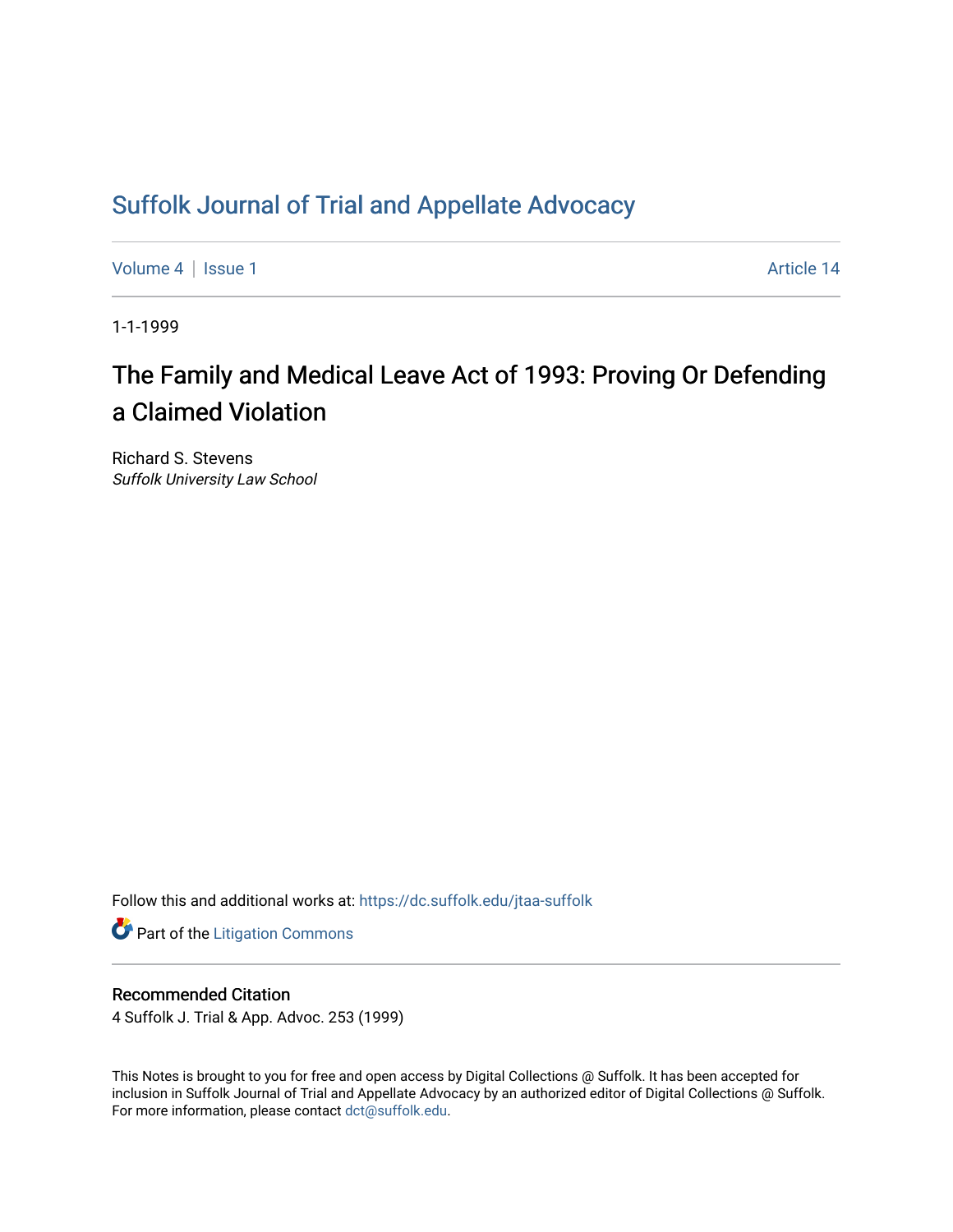## **THE FAMILY AND MEDICAL LEAVE ACT OF 1993: PROVING OR DEFENDING A CLAIMED VIOLATION**

*Anita, a thirty-six year old divorced mother of two, works part-time at a local retail clothing store. The store is one of a chain of stores that employs hundreds of full and part-time employees within a seventy-five mile radius. Anita works twenty-five hours per week, and she has not missed a scheduled day of work in over a year. Anita's youngest daughter, Brittany, recently developed a respiratory infection as a result of catching a bad cold. Brittany's doctor examined her, prescribed an antibiotic, and then examined the child a second time after Brittany had an adverse reaction to the antibiotic. The doctor advised Anita to keep Brittany home from school for the next four days to ensure that she could rest and to make sure there were no adverse reactions to the new medicine. Anita asks her manager about taking the four days off without pay. What should the manager say? Does she have a choice? Does the answer change if it is the week before Christmas, and the store is already short*handed?

#### **I.** INTRODUCTION

The Family and Medical Leave Act of 1993 (" the Act" or "FMLA")<sup>1</sup> was enacted to help working people take the time they need to care for their own serious health conditions, or those of certain specified relatives, without fear of losing their jobs. $2$  Although some states already had family leave statutes in place, the FMLA created a uniform national "floor" for family leave benefits.' Recently, an increasing number of FMLA cases are making their way through the American judicial system, and it is important for litigators to be aware of the various methods federal judges are using for analyzing these claims." This Note will focus on the substantive

**<sup>&#</sup>x27;** 29 U.S.C. §§ 2601-2654 (1994).

<sup>&</sup>lt;sup>2</sup>  $id$ 

*<sup>3</sup>See* 29 U.S.C. **§** 2651 (b) (stating FMLA cannot reduce state or local family leave rights).

<sup>4</sup>*See infra* notes 101-111 and accompanying text (discussing trends developing in FMLA case law).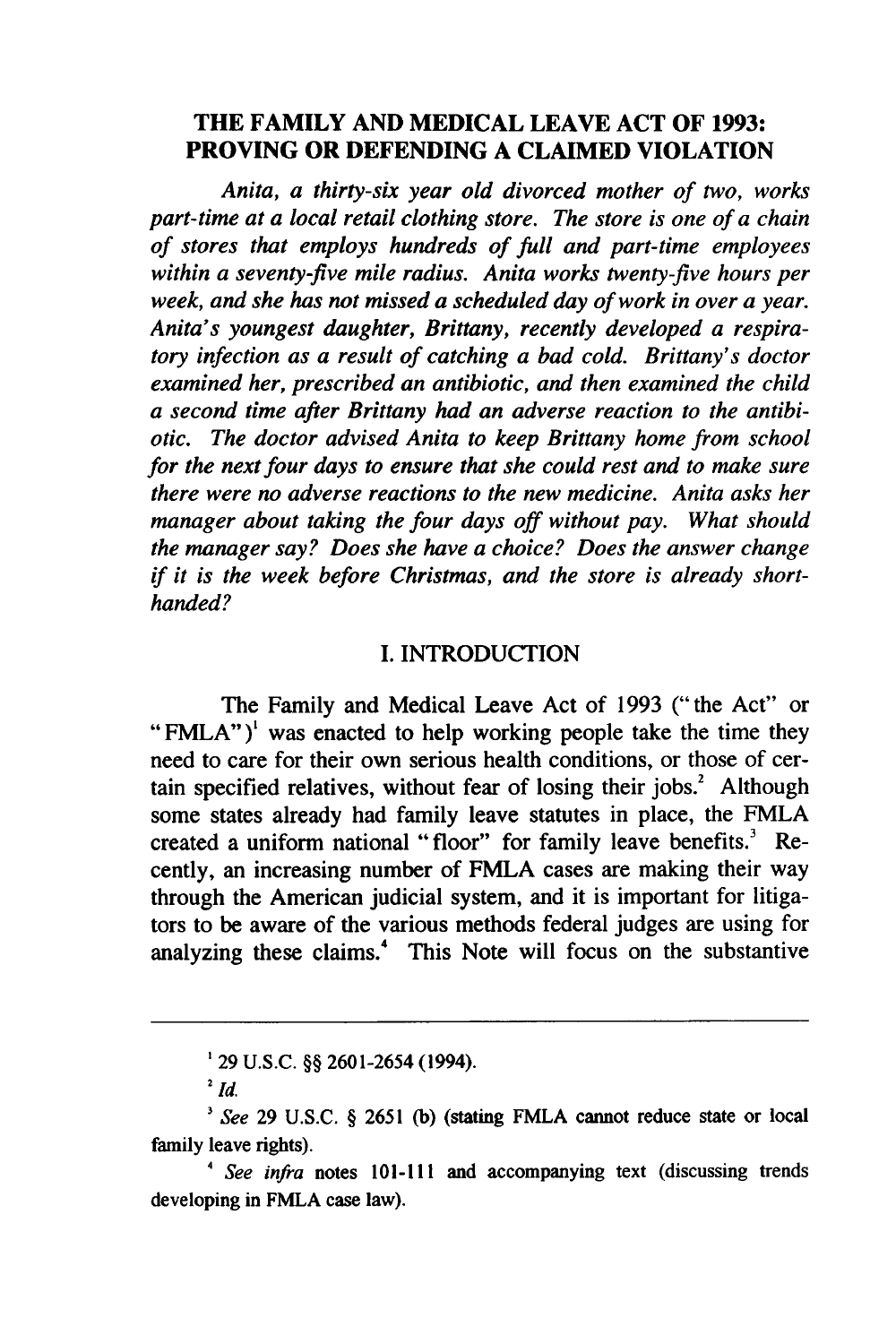rights guaranteed by the FMLA and the responsibilities assigned to both employer and the employee under the Act.<sup>5</sup>

Section II of this Note will provide a brief overview of the FMLA.<sup>6</sup> Section III examines the requirements that employees must satisfy to give their employer "adequate notice" of their need for FMLA protected leave.<sup>7</sup> Section IV analyzes what federal courts require to find that an employee, or someone in the employee's immediate family, has a "serious health condition."<sup>8</sup> Section V considers whether there are any discernible trends developing in the FMLA case law.<sup>9</sup> Finally, Section VI concludes that while the first five years under the FMLA has generated some conflicting case law, the courts are now developing a consistent method of analysis that

*"See infra* notes **11-30** and accompanying text (summarizing history of the Act).

*See infra* notes **31-65** and accompanying text (discussing notice requirements).

*'See infra* notes **66-100** and accompanying text (examining legislative and judicial interpretations of what constitutes a "serious health condition").

*9 See infra* notes **101-111** and accompanying text (discussing whether any trends emerging in FMLA case law).

*<sup>&#</sup>x27; See* Hodgens v. General Dynamics Corp., 144 F.3d 151, 159 (1st Cir. 1998) (distinguishing between FMLA substantive rights and discrimination protection). In *Hodgens,* a case of first impression for the First Circuit, the Court of Appeals ruled that where an employee alleges he was discriminated against for using FMLA rights, only the anti-discrimination protection of the Act is involved. *Id.* at 160. The court opined that descrimination claims under the FMLA should be analyzed differently than those involving substantive rights, and where discrimination is alleged the court will employ the same burden shifting analytical framework used when reviewing other discrimination cases, such as those related to Title VII of the Civil Rights Act of 1964, 42 U.S.C. § 2000e through 2000 e-17. *Id.* The First Circuit's decision to adopt the split analysis method was consistent with earlier decisions in other circuits. *See* Diaz v. Fort Wayne Foundry Corp., 131 F.3d 711, 713 (7th Cir. 1997) (rejecting burden shifting approach to FMLA cases involving denial of substantive rights); *see also* Morgan v. Hilti, Inc., **108 F.3d 1319, 1323** (10th Cir. **1997)** (utilizing burden shifting approach only when analyzing proscriptive portion of FMLA).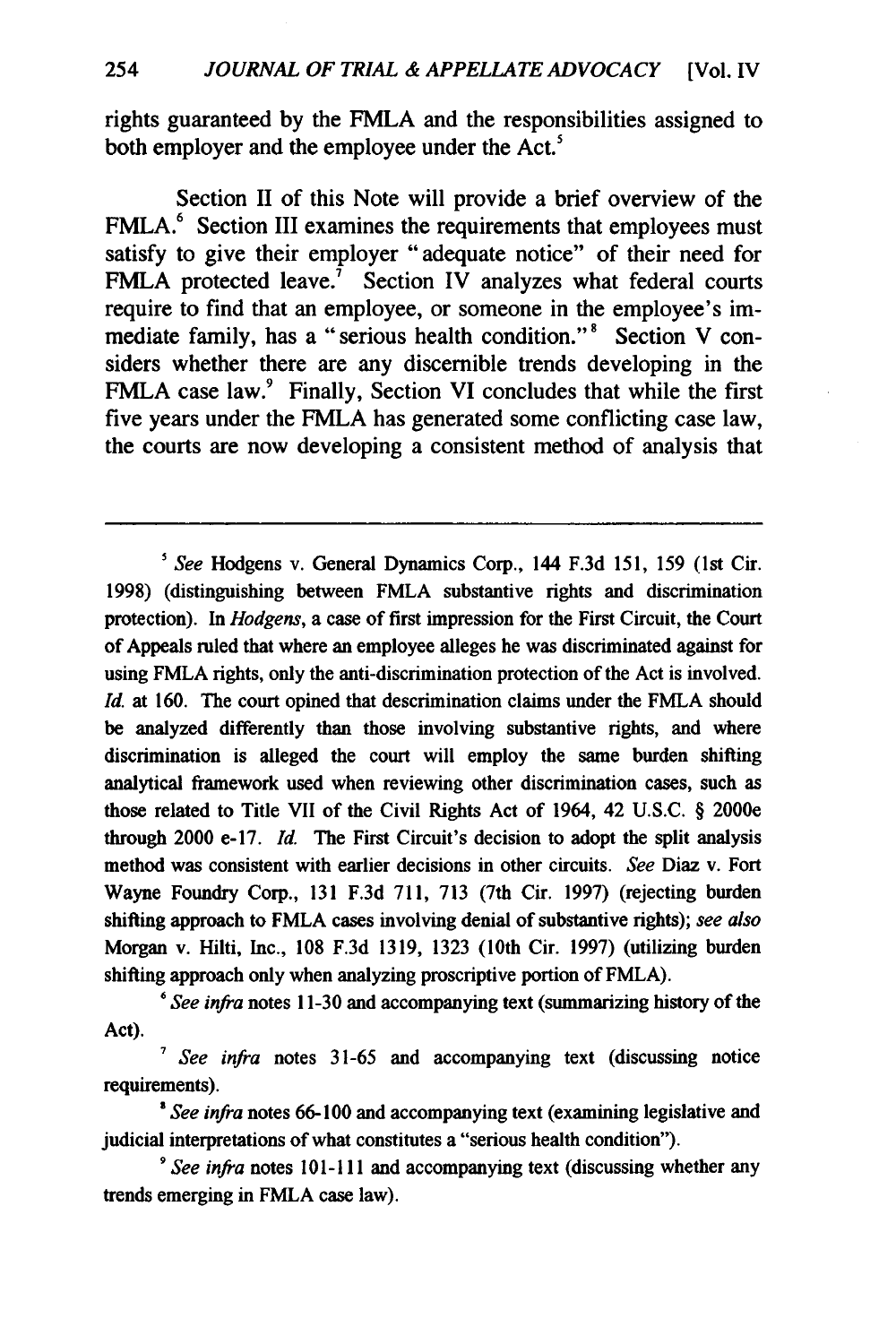should allow both employees and their employers more certainty as to what their respective rights and obligations are under the Act.<sup>10</sup>

#### II. OVERVIEW OF THE FMLA

President Clinton signed the FMLA on February 5, 1993, and the Act required adherence by most employers beginning six months later.<sup>11</sup> The FMLA covers all state, local, and federal employers, as well as all private sector employers that employ fifty or more employees within a seventy-five mile radius.<sup>12</sup> Employers with fewer than fifty employees cannot voluntarily subject their companies to coverage under the Act.<sup>13</sup> The FMLA expressly acknowledges a number of socioeconomic realities that challenge today's American workforce in general and women in particular.<sup>14</sup> The FMLA pro-

**" 29** C.F.R. § 825.102(a) (1996).

**12** 29 U.S.C. § 261 l(4)(iii).

*" See* Douglas v. E.G. Baldwin & Assoc., Inc., 150 F.3d 604, 608 (6th Cir. 1998) (holding **fifty** employee threshold statutorily created and not subject to waiver).

<sup>14</sup> 29 U.S.C.  $\S$  2601(a). The full section states: Congress finds that-

the number of single-parent households and two-parent households in which the single parent or both parents work is increasing significantly; it is important for the development of children and the family unit that fathers and mothers be able to participate in early childrearing and the care of family members who have serious health conditions; the lack of employment policies to accommodate working parents can force individuals to choose between job security and parenting; there is inadequate job security for employees who have serious health conditions that prevent them from working for temporary periods; due to the nature of the roles of men and women in our society, the primary responsibility for family caretaking often falls on women, and such responsibility affects the working lives of women more than it affects the working lives of men; and employment standards that apply to one gender only have serious potential for encouraging employers to discriminate against employees and applicants for employment who are of that gender.

<sup>&</sup>lt;sup>10</sup> *But see infra* note 112 and accompanying text (contending FMLA case) law analysis not well developed).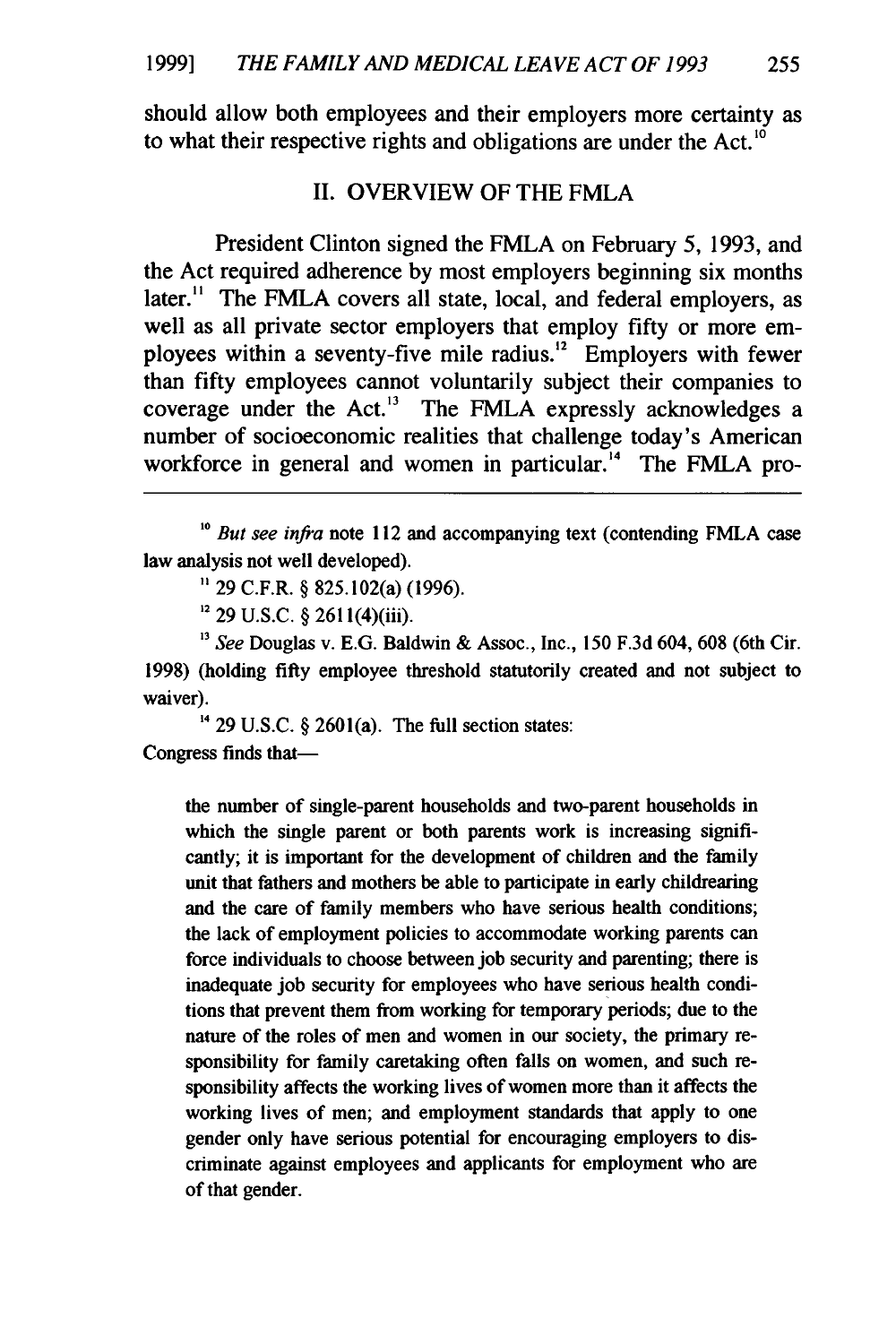poses to "provide a national policy that supports families in their efforts to strike a workable balance between the competing demands of the workplace and the home." **"5** Only two-thirds of all American employees, however, work at sites covered by the FMLA.<sup>16</sup> The number of workers actually protected by the FMLA slips to about fifty percent after applying the Act's length of service and hoursrelated eligibility requirements. **<sup>7</sup>**

The FMLA entitles eligible employees to up to twelve weeks of unpaid leave per twelve month period for a variety of reasons." Eligible employees are those who have worked for a covered employer for at least one year and have worked at least 1,250 hours for the employer within the last twelve months.<sup>19</sup> Even those that are not current employees may be entitled to protection under the FMLA.<sup>20</sup>

Employers may require an employee on a FMLA protected absence to provide certification from a health care provider of their

*Id.*

29 U.S.C. § **2601(b)(l)-(2).**

<sup>16</sup> See COMMISSION ON LEAVE, A WORKABLE BALANCE: REPORT TO CONGRESS ON FAMILY **AND** MEDICAL LEAVE POLICIES, (Executive Summary, **p.** xvi)(1996) (reporting results of two nationally representative surveys).

<sup>17</sup> Id. The FMLA covers slightly less than eleven percent of private-sector worksites in the United States. *Id.* A total of sixty percent of all American private-sector employees work at these covered worksites, because they are typically very large. *Id.*

**'"** See 29 U.S.C. § 2612(a) (detailing absences which qualify for FMLA protected leave). Specifically, covered employees are entitled to leave for the birth and care of the newborn child of the employee, for the placement with the employee of a son or daughter for adoption or foster care, to care for a spouse, child, or parent with a "serious health condition", or to take medical leave when the employee is unable to work because of their own "serious health condition". *Id.*

**1'** 29 U.S.C. § 261 l(2)(A)(i)-(ii).

*'0* See Duckworth v. Pratt & Whitney, Inc., 152 F.3d **1,** 5 (1st Cir. 1998) (holding prior leave by former employee cannot be used against that person now seeking re-employment).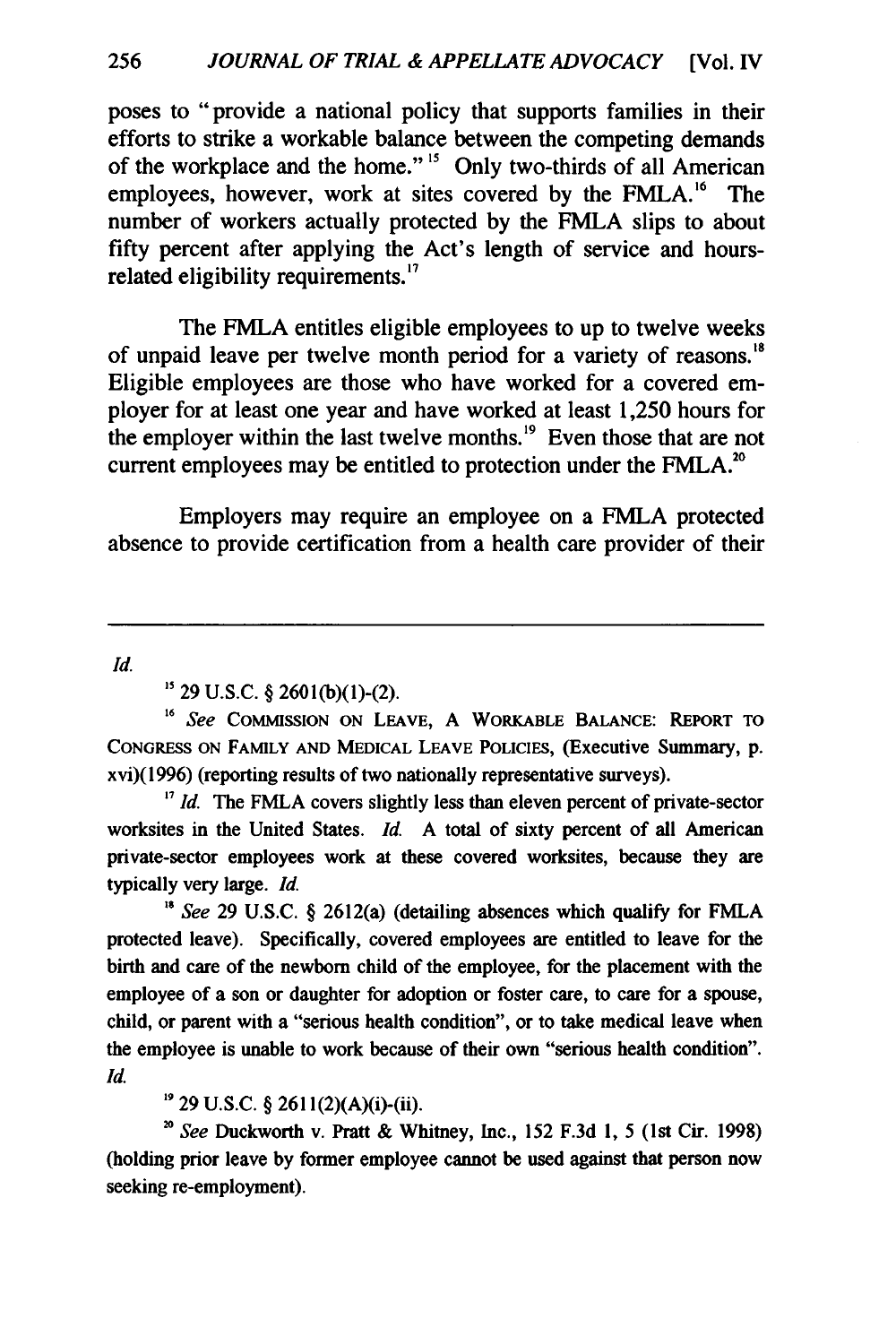need for leave.<sup>21</sup> Once a FMLA protected absence ends, the employer must restore the employee to their original, or a substantially similar position in the organization.<sup>22</sup> The Massachusetts federal district court recently ruled that employers are also prohibited from making an independent determination of whether the employee is fit to return to **work.<sup>23</sup>**In addition, an employee's use of FMLA leave cannot result in the loss of any employment benefit that the employee earned prior to using FMLA leave.<sup>24</sup> Similarly, FMLA leave cannot be counted against the employee under a "no fault" attendance policy. $25$ 

The possibility of individual supervisors being held liable for FMLA violations is a particularly thorny issue for employers.<sup>26</sup> The Act defines an employer as "any person who acts, directly or indirectly, in the interest of an employer to any of the employees of such employer."<sup>27</sup> This language mirrors that of the Fair Labor Standards Act **(FLSA) <sup>28</sup>**and individual liability under the **FLSA** has been clearly established.<sup>29</sup> The federal district court for the District of Massachusetts has also held that individuals may be personally liable for adverse employment decisions or actions.<sup>30</sup>

*2" See* **29 U.S.C. § 2613(b)** (stating employer certification form may require reason and probable duration of leave).

**<sup>22</sup>29 U.S.C. §** 2614(a)(1)(A)-(B).

*See* Albert v. Runyon, **6** F. Supp. **2d 57, 62 (D.** Mass. **1998)** (deciding postal worker's recovery from depression not challengeable **by** employer).

**<sup>24</sup>**29 **U.S.C. §** 2614(a)(2).

**5 29** C.F.R. **§** 825.220(c) **(1996).**

**<sup>26</sup>***See* Freemon v. Foley, **911** F. Supp. **326, 330 (N.D. I11. 1995)** (holding individual liability appropriate under FMLA).

**<sup>27</sup>29 U.S.C. §** 261 1(4)(A)(ii)(I).

**29 U.S.C. § 203(d) (1938).**

<sup>2</sup>*9See* Michael Z. Green, Individual Supervisors May Be Found Liable For *Violations of the FMLA,* **1/98** CORPLT **61,** (col. **1).** (explaining ramifications of recent court decisions on individual supervisor liability).

*' See* **Meara** v. Bennett, **27** F. Supp. **2d 288, 290 (D.** Mass. **1998)** (noting virtual unanimity among federal district courts that individual liability can be appropriate). In this case, a former assistant district attorney who suffered a nervous breakdown in court was allowed to sue the county district attorney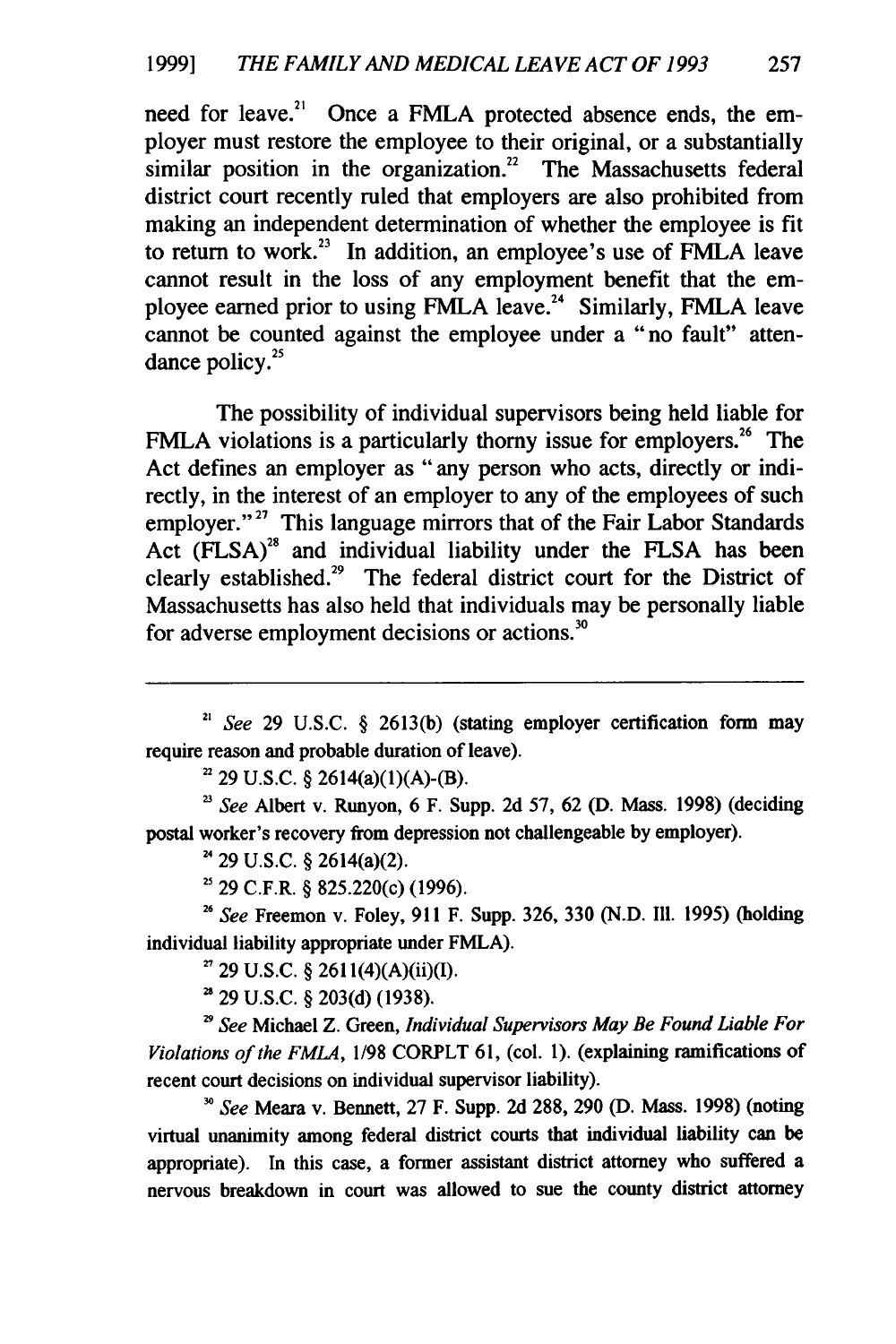## III. EFFECTIVE NOTICE TO EMPLOYER

Before employees can utilize the protections of the FMLA, they must provide their employer with adequate notice of their need for leave.<sup>31</sup> When the need for FMLA leave is foreseeable, at least thirty days advance notice must be provided. $32$  Where thirty days notice is not possible, notice must occur as soon as practicable." The "as soon as practicable" standard entails a close examination of the particular facts of the case involved. $34$  The employee only needs to give the employer notice once, but the employee must alert the employer "as soon as practicable" if dates of scheduled leave change or are extended.<sup>35</sup>

When giving notice to an employer, the employee does not need to expressly assert rights under the FMLA.<sup>36</sup> In fact, in the landmark case on this issue the employee gave adequate notice to an employer although she was not even aware of the existence of the  $FMLA<sup>37</sup>$  Under the final regulations and case law, once the employer is notified the burden shifts to the employer to seek out information as to whether the employee is seeking a FMLA protected

alleging the district attorney prevented him from returning to work despite clearance from his physician. *Id.* at **288.**

*3, See* Richard Heffern, *Federal Act Continues to Confuse Employers,* **9/1/97** Cap. Dist. Bus. R. (Albany N.Y.) 21; **1997** WL **10936047 (explaining** what notice triggers employer obligations under the Act).

**32** 29 U.S.C. § 2612(e)(1) (1994).

 $34$  29 C.F.R. § 825.302(b) (1996). Where thirty days notice is not possible, "as soon as practicable" ordinarily requires at least verbal notification to the employer within one or two business days of the date when the need for leave becomes known to the employee. *Id.*

**"** 29 C.F.R. § 825.302(a) (1996).

**3'** 29 C.F.R. § 825.302(c) (1996).

*<sup>17</sup>See* Manuel v. Westlake Polymers Corp., 66 F.3d 758, 764 (5th Cir. 1995) (interpreting regulations as not requiring knowledge of rights under statutes to invoke its protection). In addition, the *Manuel* court held that determining adequate notice is a question of fact. *Id.*

*<sup>33</sup> ld.*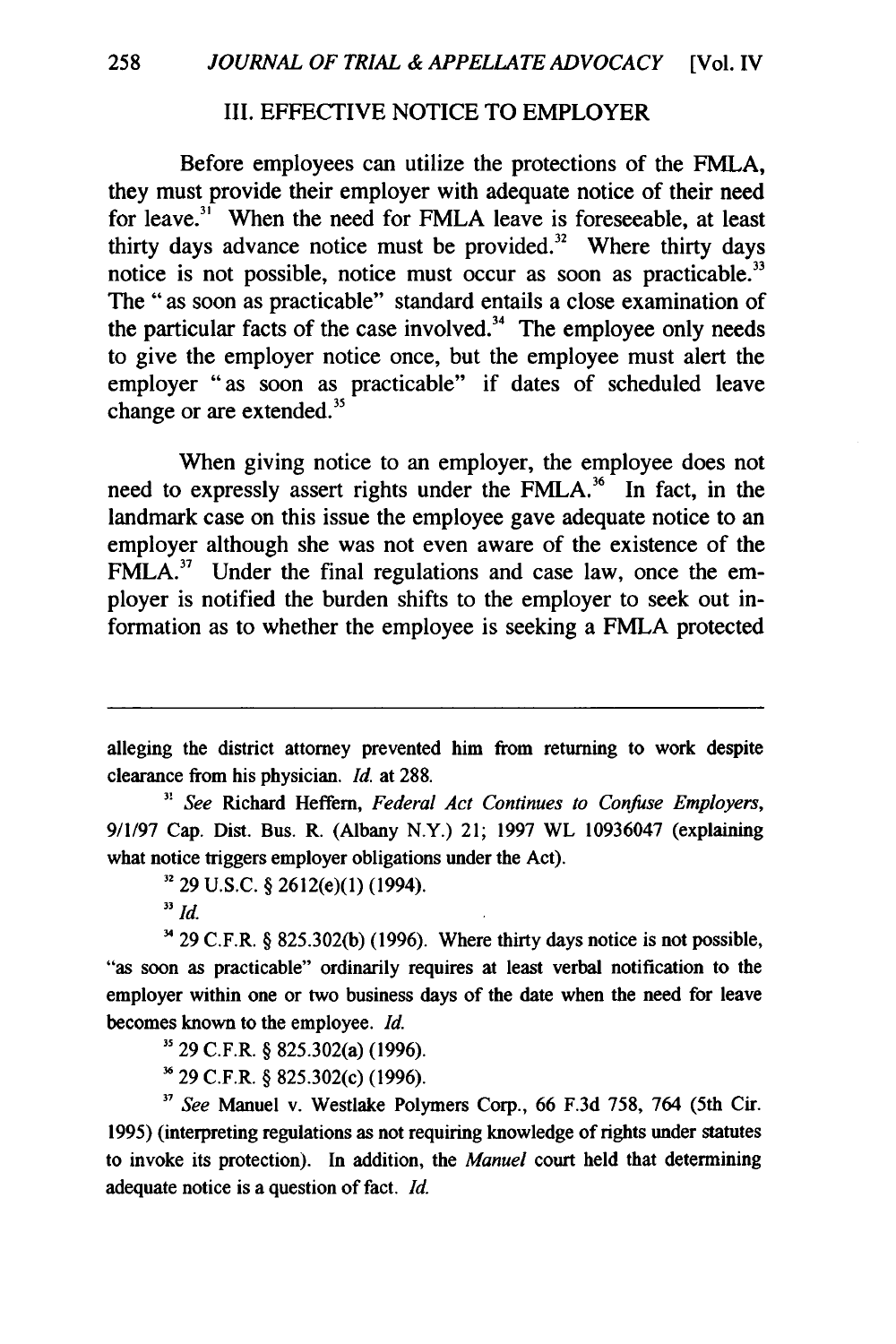leave.<sup>38</sup> The employer may require a certification from a health care provider that the leave addresses a "serious health condition."<sup>39</sup>

An employer may require an employee seeking FMLA leave to provide written notice, or certification, from a health care provider that explains when the serious health condition began, how long the condition is likely to last, and the medical facts known to the health care provider pertaining to the condition.<sup>40</sup> Although the FMLA specifically allows this certification process by employers, failure of the employee to provide certification does not automatically nullify the employee's protection.<sup>41</sup> If an employee gives the employer timely verbal or other notice, the employer is obligated to promptly grant an employee's otherwise protected leave.<sup> $42$ </sup> When the need for medical treatments is foreseeable, the employee must consult with the employer prior to the scheduling of medical treatment.<sup>43</sup> The intent of the consultation is to work out a treatment schedule that best suits the needs of both the employer and the employee." If the employee fails to make reasonable attempts to consult with the employer regarding the scheduling of treatments, the employer has the right to initiate treatment-scheduling discussions.<sup>45</sup>

Most conflicts arise when an employee's need for leave is unforeseeable.46 The employee should provide notice to the employer

**'9** 29 C.F.R. § 825.305(a) (1996). "An employer must give notice of a requirement for medical certification each time a certification is required." *Id.*

```
^{\text{40}} 29 U.S.C. § 2613(b)(1)-(3) (1994).
41 29 C.F.R. § 825.302(d).
42Id.
4' 29 C.F.R. § 825.302(e).
"Id.
45 Id.
```
**<sup>46</sup>***See, e.g.,* Gay v. Gilman Paper Co., 125 F.3d 1432, 1436 (1 1th Cir. 1997) (analyzing whether husband's telephone conversation sufficient to notify employer of employee's need for FMLA leave); Hopson v. Quitman County Hosp. and Nursing Home, Inc., 126 F.3d 635, 640 (5th Cir. 1997) (considering

<sup>&</sup>lt;sup>38</sup> *See supra* note 36 (outlining employee notice responsibilities under FMLA); *see also* Price v. City of Fort Wayne, 117 F.3d 1022, 1026 (7th Cir. 1997) (holding employer on notice of employee's need for leave has responsibility to inquire further).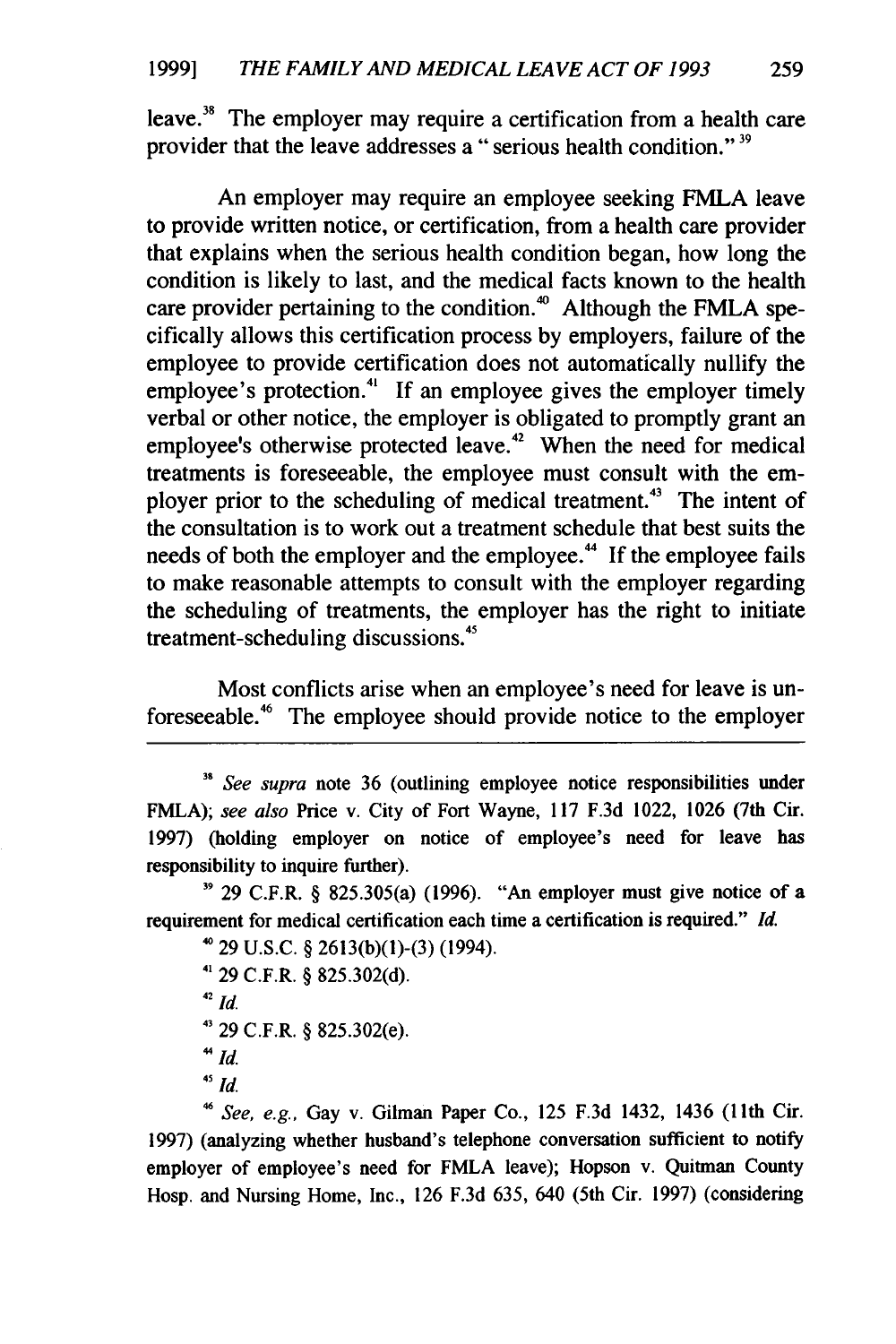either in person or by telephone, telegraph, facsimile ("fax"), or other electronic means.<sup> $47$ </sup> If the employee is unable to personally give notice, the employee's spouse, adult family member, or other responsible party may provide notice.<sup>48</sup> As with foreseeable leave, the employee need not expressly assert rights under the FMLA or reference the Act.<sup>49</sup> The employee simply needs to alert the employer that they need leave for medical reasons.<sup>50</sup> The employer then bears the burden of obtaining any additional required information.<sup>51</sup> The employee or spokesperson must then provide information such as the length of leave needed. $52$ 

In *Price v. City of Fort Wayne*,<sup>53</sup> the court of appeals liberally interpreted the adequate notice requirement.<sup>54</sup> The court found that filling out the city-provided leave request form, combined with an indication that the cause pertained to medical problems, was sufficient to put the city on notice that the leave was possibly FMLA protected.<sup>55</sup> In addition, the court ruled that once put on notice of an employee's request to take FMLA leave, the employer has the responsibility to inquire further.<sup>56</sup>

The Eleventh Circuit Court of Appeals analyzed the adequate notice standard in *Gay v. Gilman Paper Co. <sup>7</sup>*In *Gay,* the employee was admitted to a psychiatric hospital to receive treatment for a

**,7** 29 C.F.R. § 825.303(b) (1996). *48 id.* 4929 C.F.R. § 825.303(a) (1996). **<sup>50</sup>***id. 51 Id.*  $\frac{52}{1}$ *Id.* **"** 117 F.3d 1022. *Id.* at 1025. *55 Id. '6Id.* at 1026. **<sup>17</sup>***125* F.3d 1432, 1436.

whether change in circumstance can justify less than thirty days notice to employer); Carter v. Ford Motor Co., 121 F.3d 1146, 1147 (8th Cir. 1997) (deciding wife gave inadequate notice when stating husband would be out due to "family problems").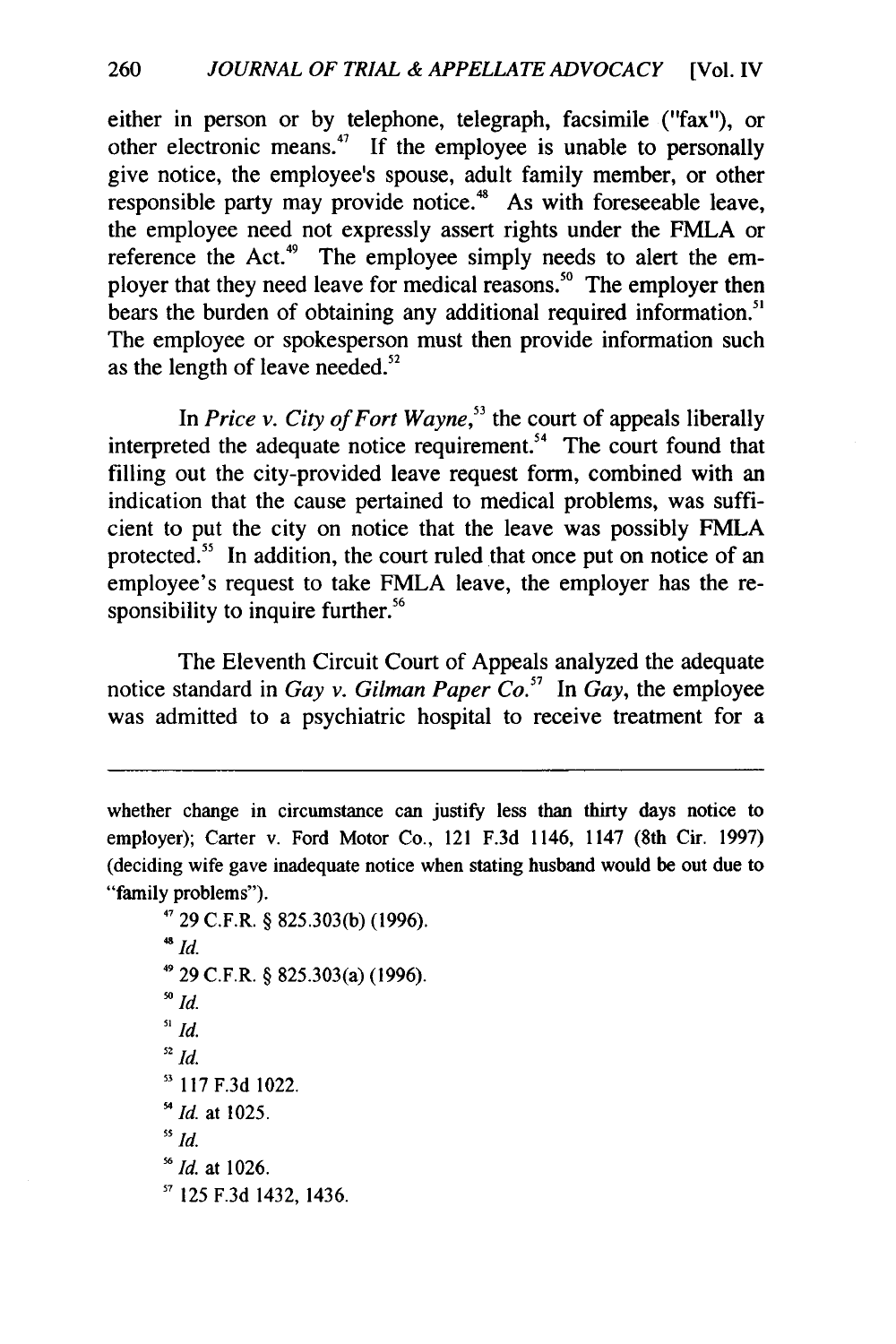nervous breakdown.<sup>58</sup> When the plaintiff's husband contacted her employer, he told the supervisor that she was "undergoing tests."<sup>59</sup> The court found that the plaintiff's husband had failed to adequately put the employer on notice that the leave was "potentially FMLAqualifying."<sup>60</sup> Other cases have echoed this approach.<sup>61</sup>

**A** change in the employee's circumstances can also override the thirty-day notice requirement.62 **In** *Hopson v. Quitman County Hospital and Nursing Home, Inc. ,63* the plaintiff rescheduled her breast reduction surgery to ensure insurance coverage.<sup>64</sup> The *Hopson* court ruled that the adequacy of notice in such a case is a question of fact, and the trier of fact should examine the issue using a threepronged analysis..<sup>65</sup>

*" See, e.g.,* Carter v. Ford Motor Co., 121 **F.3d** at 1147 (finding employee gave insufficient notice when wife notified employer husband would be "out for a while"). In that case, thirteen days after his last day of work the employee verbally notified employer that he was requesting sick leave, but he failed to turn in a completed form **by** his doctor (describing the need for leave) prior to his termination two days later. 121 **F.3d** at 1146-47.

*' See* Hopson v. Quitman County Hosp. and Nursing Home, Inc., **126 F.3d** at 640 (holding change need not be medical emergency to trigger reduction of advanced notice requirement).

*<sup>63</sup>*Id. at **639**

6 *Id.* at 640.

**65 126 F.3d** at 640. The first prong of the analysis entails an examination of whether there was a change in circumstance. *Id.* **If** the trier-of-fact finds that there was a change in circumstance, they must then decide whether the employee gave notice as soon as practicable and made reasonable efforts to schedule treatment so as not to unduly disrupt the employer's operations. *Id.* The trier-offact will need to answer each of these questions affirmatively before determining whether the employee provided adequate notice. *Id.*

*<sup>8</sup>Id.* at 1433.

**<sup>59</sup>** *Id.*

*<sup>0</sup>Id.* at 1436.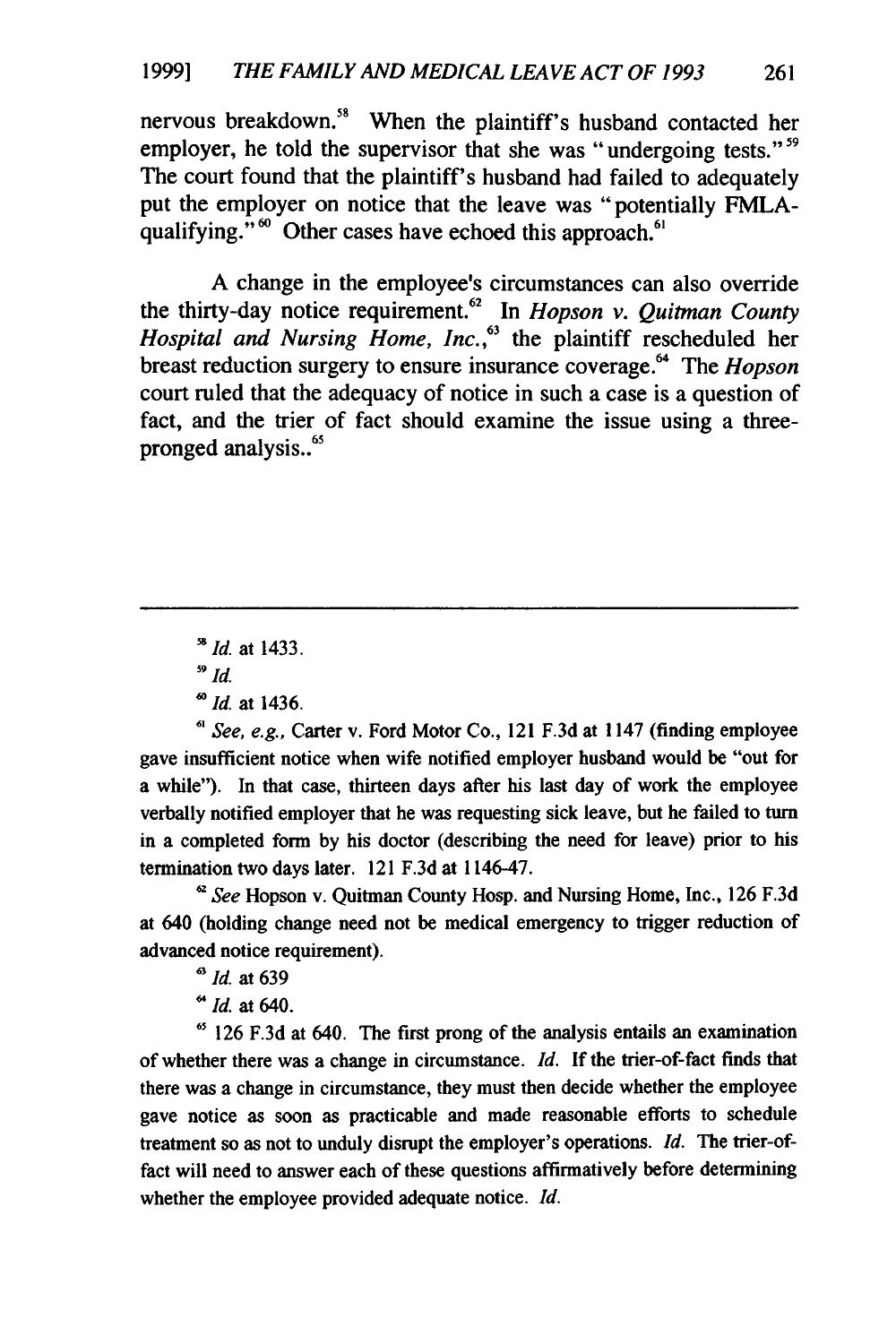#### IV. **SERIOUS** HEALTH **CONDITION**

Assuming the employee provided adequate notice to the employer, the next critical issue is whether the employee can establish that they or an applicable family member had a "serious health condition" that warranted protection by the FMLA.<sup>66</sup> The FMLA defines "serious health condition" as an "illness, injury, impairment, or physical or mental condition that involves inpatient care or continuing treatment **by** a health care provider." **67** Federal judges sometimes criticize this requirement as overly vague because what constitutes a condition serious enough to trigger FMLA protection is often difficult to determine.<sup>68</sup> Perhaps anticipating the concern over the exact meaning of the statute's language, the Department of Labor's final

**<sup>67</sup>29 U.S.C. § 2611(11)** (1994). Inpatient care is usually readily apparent because it requires an overnight stay in a hospital, but the continuing treatment option is more elusive because a variety of conditions will satisfy its requirements. *Id.* For example, continuing treatment includes any period of time that an employee is unable to come to work and perform their duties for three consecutive days, as long as the employee receives two or more treatments **by** a health care provider for the condition. *Id.* Any subsequent incapacitation for the same condition also qualifies for FMLA protection, and even a single treatment **by** a health care provider may satisfy the continuing treatment test. *Id.* Therefore, a course of prescription medication or therapy requiring special equipment to resolve or alleviate the health condition may satisfy the "serious health condition" test, but treatment that includes the taking of over-the-counter medications is not sufficient to constitute a regimen of continuing treatment for purposes of FMLA leave. *Id.*

*,8See* Seidle v. Provident Mut. Life Ins. Co., **871** F. Supp. **238,** 242 **(E.D.** Pa. 1994) (characterizing FMLA "serious health condition" definition as "somewhat ambiguous").

*Compare* Victorelli v. Shadyside Hosp., **128 F.3d** 184, **187 (3d** Cir. **1997)** (finding peptic ulcer potentially "serious health condition") *and* Thorson v. Gemini, Inc., **123 F.3d** 1140, 1142 (8th Cir. **1997)** (holding even relatively minor ailments can sometimes trigger FMLA protection) *with* Murray v. Red Kap Indus., Inc., 124 **F.3d 695, 699** (5th Cir. **1997)** (finding respiratory tract infection not "serious health condition" as matter of law) *and* Price v. Marathon Cheese Corp., **119 F.3d 330, 335** (5th Cir. **1997)** (holding carpal tunnel syndrome not "serious health condition").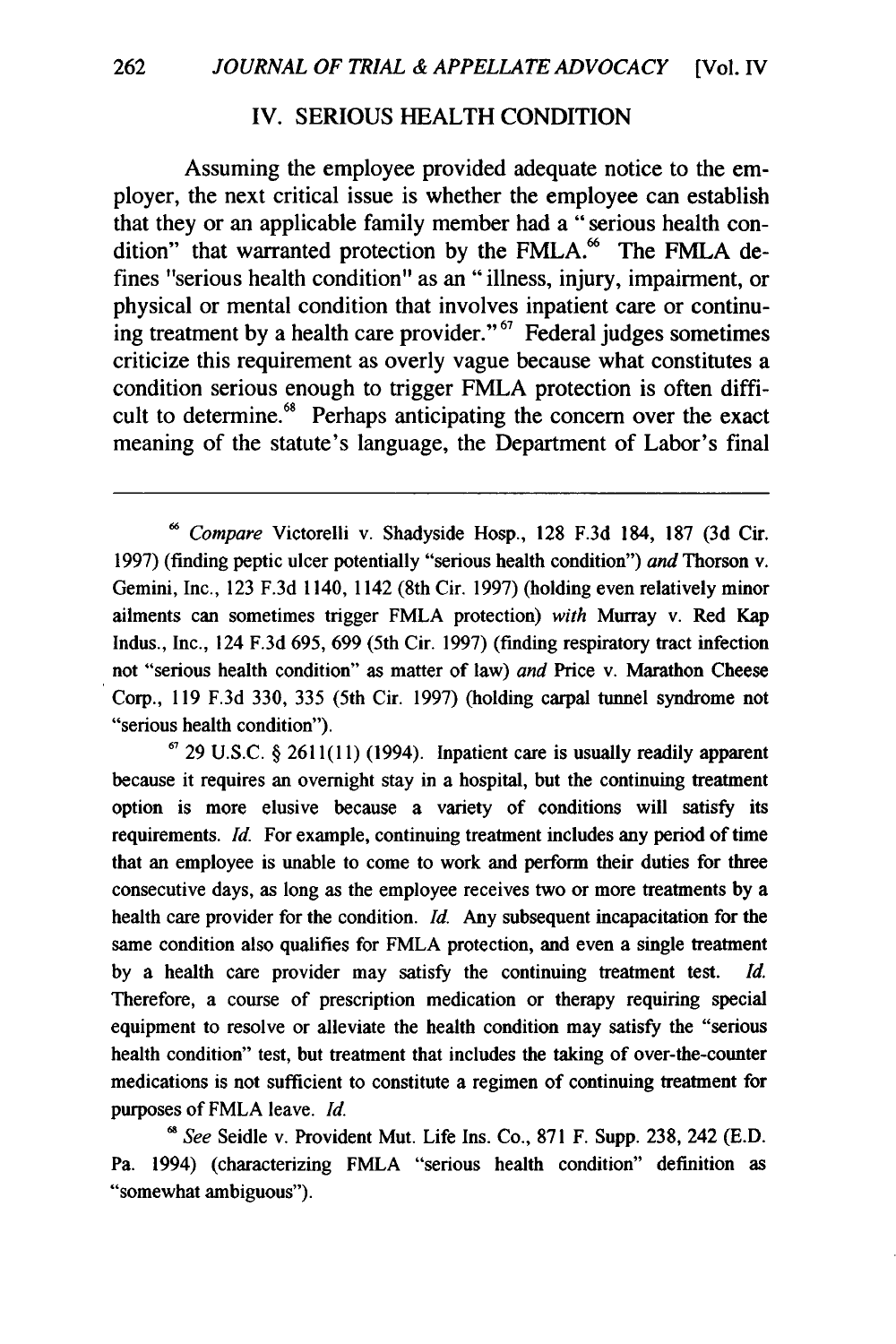FMLA regulations endeavored to establish a detailed definition of a "serious health condition."<sup>69</sup> Despite these and other attempts to create a concrete definition, however, the various federal courts occasionally decide factually similar cases with inconsistent and contradictory results.<sup>70</sup>

The FMLA also expressly protects chronic medical conditions that result in incapacity.<sup>71</sup> For a long-term or permanent period of incapacity, the employee or family member must be under the continuing supervision of a health care provider.<sup> $n$ </sup> Alzheimer's disease, severe strokes, or the terminal stages of a disease are examples of this type of incapacity."

Eligible employees or their families who are receiving cosmetic treatments for acne or plastic surgery are not "serious health conditions" unless they require inpatient hospital care or complications develop.<sup>74</sup> Similarly, the common cold, flu, ear aches, upset stomach, minor ulcers, headaches other than migraine, routine dental

**<sup>69</sup>29** C.F.R. **§** 825.114 **(1996).** The FMLA began its life accompanied **by** interim regulations developed **by** the Department of Labor, but final regulations became effective in **1996** that attempted to clarify what conditions are "serious" for FMLA purposes. *Id.*

*70 Compare* Richmond v. Oneok, Inc., 120 **F.3d 205, 209** (10th Cir. **1997)** (concluding chicken pox not "serious health condition") *with* George v. Associated Stationers, **932** F. Supp. 1012, **1017 (N.D.** Ohio **1996)** (holding chicken pox is "serious health condition").

**" 29** C.F.R. **§** 825.114(a)(2)(iii) **(1996).** The final regulations define a "chronic serious health condition" as one which:

**A)** Requires periodic visits for treatment **by** a health care provider, or **by** a nurse or physician's assistant under direct supervision of a health care provider;

B) Continues over an extended period of time (including recurring episodes of a single underlying condition); and

**C)** May cause episodic rather than a continuing period of incapacity (e.g., asthma, diabetes, epilepsy, etc.).

Id.

**, 29** C.F.R. **§** 825.114(a)(2)(iv) **(1996).**

 $\sqrt[3]{1}$ 

**', 29** C.F.R. **§** 825.114(c) **(1996).**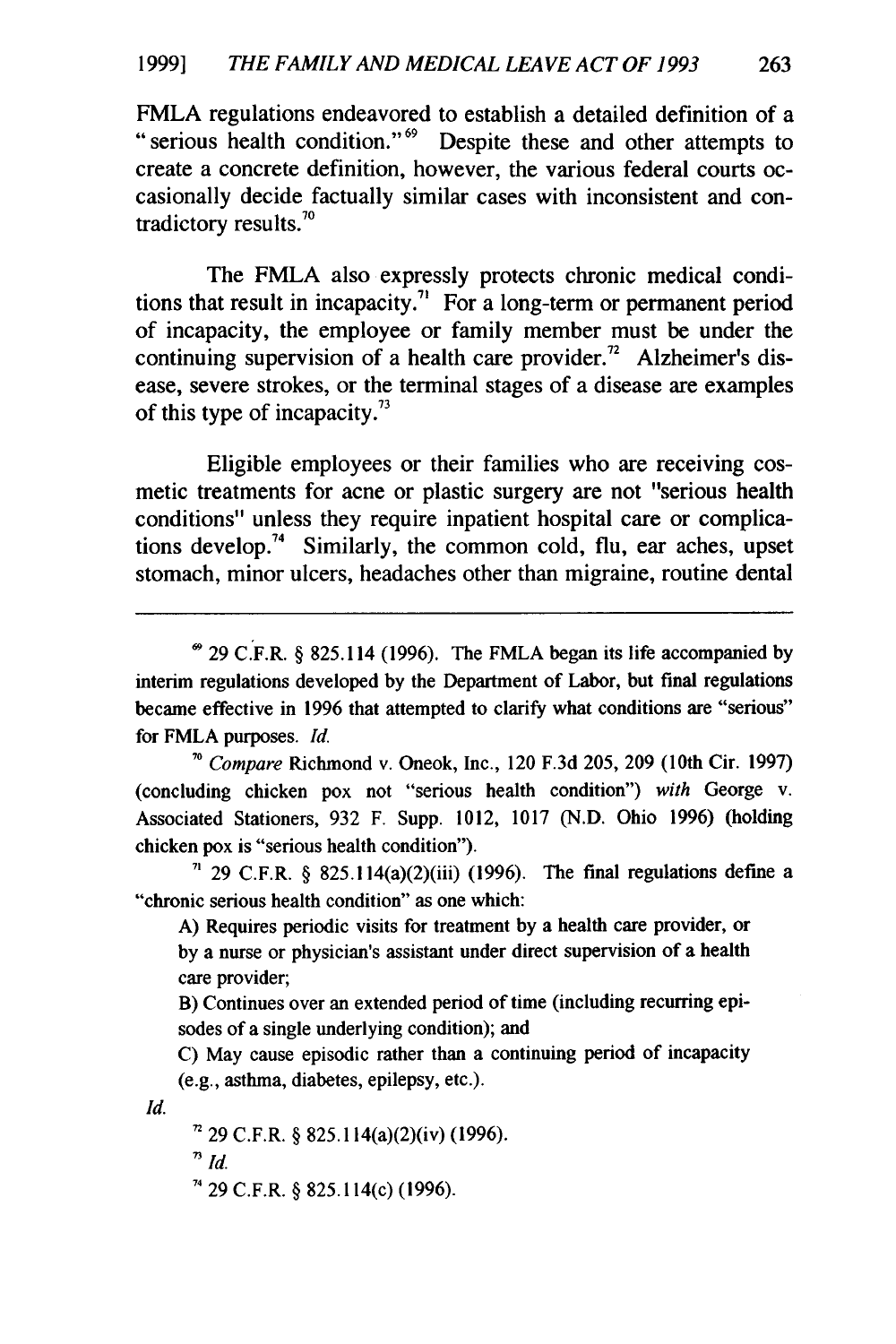or orthodontia problems, or periodontal disease are examples of conditions that do not meet the definition of a "serious health condition" unless they result in inpatient care or continuing treatment by a health care provider.<sup>75</sup> FMLA protected leave must entail treatment by a health care provider or by a provider of health care services on referral by a health care provider.<sup>76</sup> Conversely, an employee's absence resulting from substance abuse does not qualify for FMLA protection."

During the first five years of the Act, the number of cases involving the "serious health condition" issue have risen steadily.<sup>78</sup> Federal judges look to the statute and its regulations for assistance in determining the outcomes of these difficult cases.<sup>79</sup> Some of the early FMLA cases took a strict constructionist view of the "serious health condition" requirement.<sup>80</sup>

The case of *Seidle v. Provident Mutual Life Insurance Co.<sup>8</sup>* exemplifies this narrow approach." In *Seidle,* the district court granted the employer's motion for summary judgment, deciding the plaintiff's four-year-old son's otitis media (ear infection) was not a " serious health condition." $83$  The court, referring to the Act's legislative history, noted that ear infections were "conspicuously absent"

**75** *Id.*

**7629** C.F.R. § **825.114(d) (1996).**

 $T/d$ .

*See* Allan **N.** Taffet, *Family Medical Leave Act Five Years Later,* Vol. **218** No. **88 N.Y.L.J. 1,** (Col. **1) (1997)** (commenting on foreseeability of increasing FMLA litigation); *see also* William McDevitt, Commentary, *Evaluating the Current Judicial Interpretation of "Serious Health Condition" Under the FMLA,* **6 B.U.** PUB. **INT. L.J. 697, 701 (1997)** (discussing causes of increasing FMLA litigation).

*,9See* Martyszenko v. Safeway, Inc., 120 **F.3d** 120, 123-24 (8th **Cir. 1997)** (evaluating whether alleged sexual molestation of plaintiff's son created serious condition because son not "incapacitated").

**'o** See infra notes **84-89** (finding ear infection not "serious health condition" despite contrary expert testimony).

**s871** F. Supp. **238. 82Id.** at 243-44. *8Id.*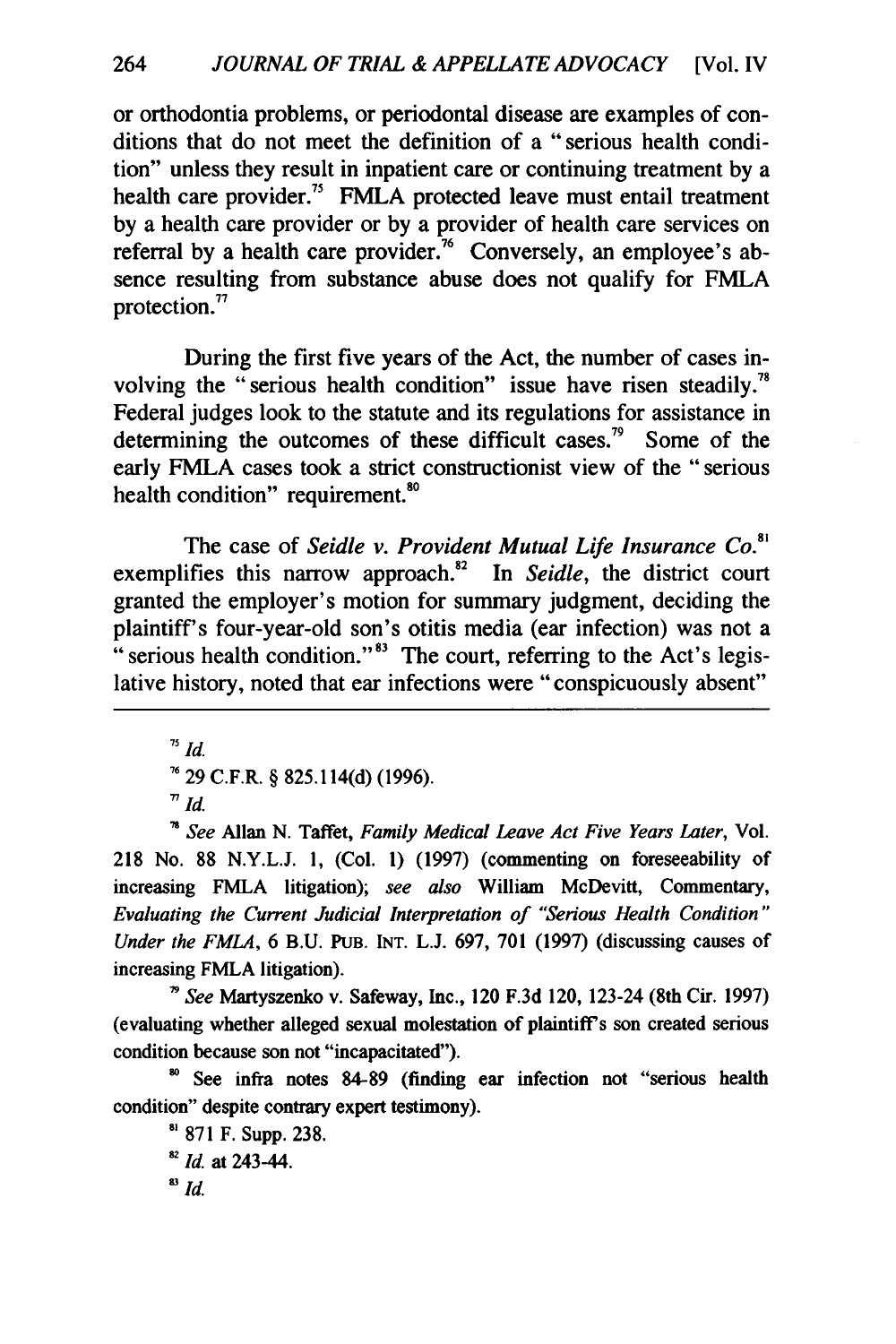from the list of serious health conditions.<sup>84</sup> The court also considered the fact that the plaintiff's son had only been to his doctor one time in determining that he was not receiving "continuing treatment."<sup>85</sup> Interestingly, the court granted the defendant's motion for summary judgment despite the affidavits of two medical experts that ear infections are "serious" medical conditions. <sup>86</sup>

The district court in *Brannon v. OshKosh B'Gosh, Inc.*<sup>87</sup> used similar analytical methodology but reached a contradictory result.<sup>88</sup> In *Brannon*, the plaintiff's gastroenteritis and upper respiratory infection was not considered a "serious health condition" because she failed to prove incapacitation during her absence from work.<sup>89</sup> The throat and upper respiratory infection suffered by employee's daughter, however, did constitute a FMLA covered "serious health condition" because of the testimony by her parents and doctor that her fever "incapacitated" her for the statutory threshold of more than three days. $\overline{5}$ 

Other early FMLA cases came to different judgments as to what constituted a "serious health condition" and whether the analysis should be a question of fact or law. $91$  The Department of Labor issued an opinion letter in December of 1996 that sought to better define the required aspects of a "serious health condition."<sup>92</sup> Subse-

<sup>85</sup> 871 F. Supp. at 244.

*Id.* at 245.

**7** 897 F. Supp. 1028 (M.D. Tenn. 1995).

*See id.* at 1035 (discussing proper methods for determining whether particular illness is "serious health condition").

*" Id.* at 1037.

**90** *Id.*

31).

*9, Compare* McClain v. Southwest Steel, Co., Inc., 940 F. Supp. 295, 298 (N.D. Okl. 1996) (ruling chronic nausea, diarrhea, and severe headaches may be "serious health condition") *with* Gudenkauf v. Stauffer Communications, Inc., 922 F. Supp. 465, 475-76 (D. Kan. 1996) (finding plaintiff's pregnancy-related back pain, nausea, headaches, and swelling not "serious health condition").

*"' See* FMLA-86 (discussing which illnesses should be considered "serious health conditions" under FMLA).

<sup>&</sup>lt;sup>84</sup> Id. at 242 (referencing U.S.Code Cong. & Admn. News 1993 at pp. 3,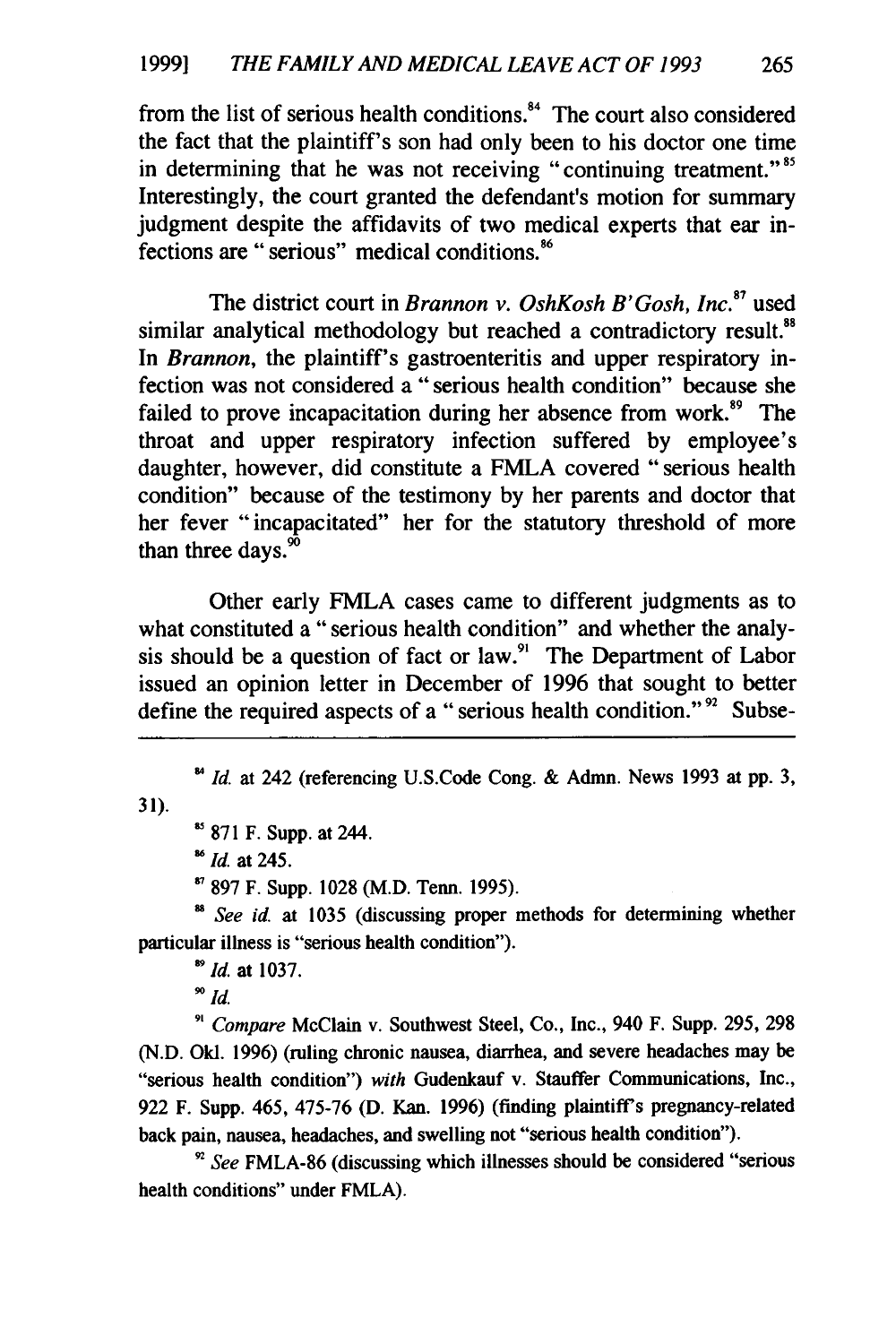quently, federal courts considering alleged FMLA violations have tended to view "serious health conditions" more broadly.<sup>93</sup>

In addition, some of the latest FMLA cases evaluating this issue noted that the entire matter is often a question that a jury should decide. $94$  In contrast, a number of courts continue to consider the question of a "serious health condition" as a question of law.<sup>95</sup> The decision often turns on the evidence that the plaintiff can provide that tends to indicate incapacity for more than three days combined with at least one consultation with a health care provider.<sup>96</sup>

Perhaps the best example of the current method of analysis is *Bauer v. Varity Dayton-Walther Corp.<sup>9</sup>*In *Bauer,* the plaintiff suffered from hematochezia, or the passage of bloody stools. $98$  The court found that the condition was not a "serious health condition" because the plaintiff never sought inpatient care, was capable of per-

93 *See* Price v. City of Fort Wayne, 117 F.3d at 1023 (deciding combination of relatively minor illnesses may constitute a "serious health condition"); *see also* Rhoads v. Federal Deposit Ins. Corp., 956 F. Supp. 1239, 1255 (D. Md. 1997) (concluding asthma and migraines may qualify as serious health conditions).

*'4 See* Victorelli v. Shadyside Hosp., 128 F.3d at 190 (reversing district court summary judgment for employer in case of employee with peptic ulcer). *The Victorelli* court found that the final regulations of the Act allowed for instances where the employee is suffering from incapacity only occasionally. *Id. See also* Thorson v. Gemini, Inc., 123 F.3d 1140, 1141 (8th Cir. 1997) (citing FMLA-86 in deciding minor illnesses can trigger statute if they result in incapacity).

Murray v. Red Kap Indus., Inc., 124 F.3d at 699 (holding respiratory tract infection not "serious health condition" as matter of law); Price v. Marathon Cheese Corp., 119 F.3d at 335 (deciding mild carpal tunnel syndrome not "serious health condition" as matter of law).

*<sup>9</sup>See* Price v. Marathon Cheese Corp., 119 F.3d at 335 (deciding condition not serious where doctor did not testify condition prohibited continued job performance); Hodgens v. General Dynamics Corp., 963 F. Supp. 102, 106 (D. R.I. 1997) (finding hypertension and arrhythmia not "serious" where plaintiff not incapacitated).

118 F.3d 1109 (6th Cir. 1997). <sup>98</sup> *Id.* at 1110.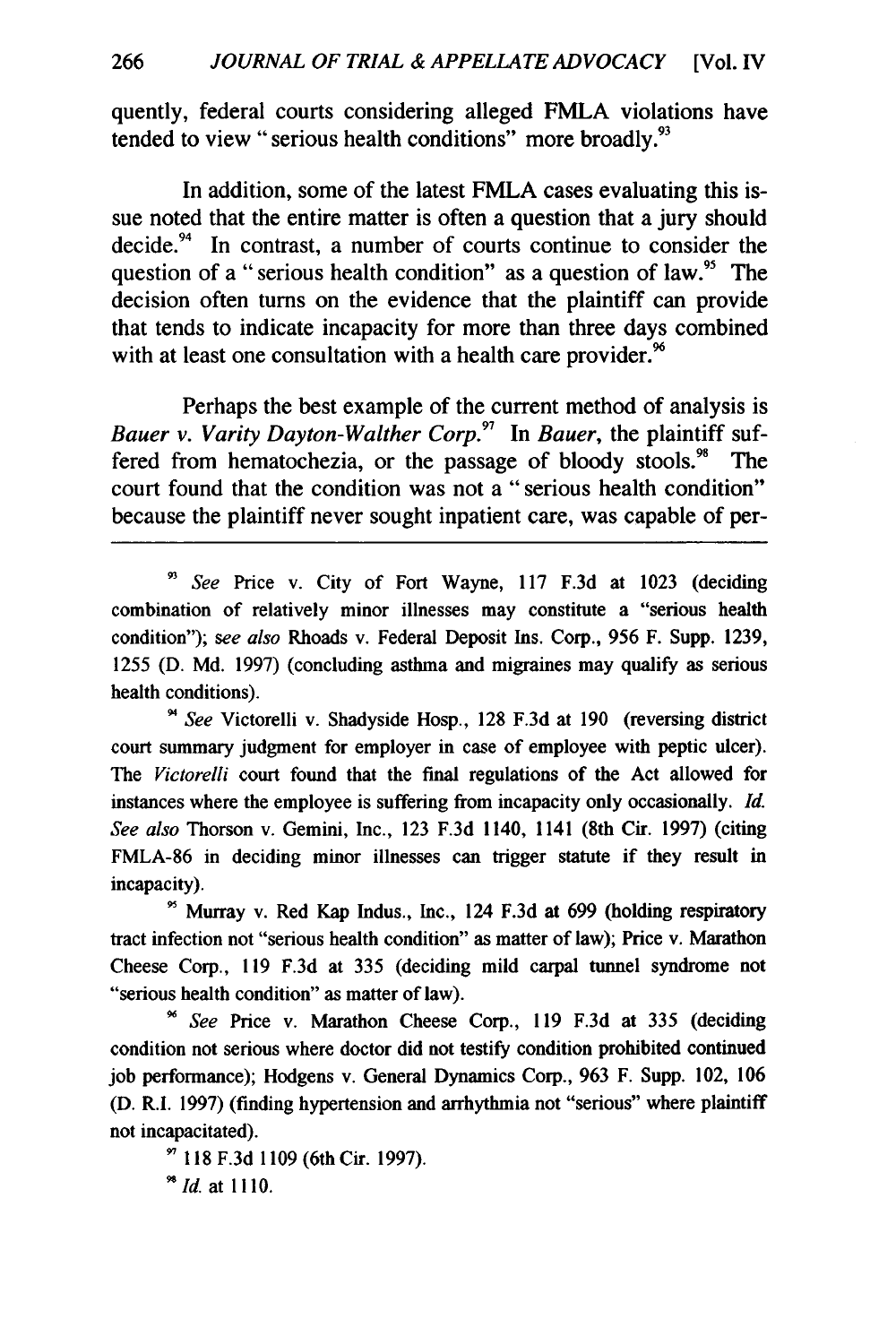forming required tasks, and had perfect attendance at his new employer. $\frac{59}{10}$  Although plaintiff argued that the rectal bleeding was possibly caused **by** cancer or another explicitly listed ailment protected **by** the FMLA, the court decided that a plaintiff needs actual evidence of such a condition to qualify for FMLA leave.<sup>100</sup>

#### V. CURRENT **TRENDS**

Initially, American business leaders questioned the efficiency of a law that entitles employees to an additional entitlement of leave time from their jobs, however, many employees eligible for FMLA leave cannot afford to utilize its protections because the leave provided is unpaid.'' There is some support **by** Congressional Democrats, the National Partnership for Women and Families, and even President Clinton for legislation to increase coverage of the FMLA by including all companies with at least twenty-five employees.<sup>102</sup> Understandably, pro-business members of Congress have introduced legislation designed to make the Act more employer-friendly. $^{103}$  The two opposing factions seem to agree a clearer definition of what a "serious health condition" entails will reduce the confusion over

**'0'** Jeri White Papa, Richard **E.** Kopelman, and Gillian Flynn, *Sizing Up The FMLA,* **8/1/98** Personnel **J. 38, 1998** WL 14114095 (highlighting differing opinions of whether FMLA has performed as intended).

*Id.* Representative Harris Fawell, a Republican from Illinois, introduced the Family and Medical Leave Clarification Act in April of **1998.** *Id.* This legislation, an amendment to the FMLA, would, *inter alia,* narrow the definition of a "serious health condition" and put a greater responsibility on the employee to provide the employer with timely notice of their need for FMLA leave. **Id.**

*<sup>99</sup>Id.* at **1112.**

<sup>&</sup>lt;sup>100</sup> *Id.* 

*<sup>1°&#</sup>x27; See* Arielle Horman Grill, Comment, *The Myth of Unpaid Family Leave: Can the United States Implement A Paid Leave Policy Based on the Swedish Model?,* **17** COMp. LAB. L. **J. 373,** 374 **(1996)** (advocating movement toward paid family leave).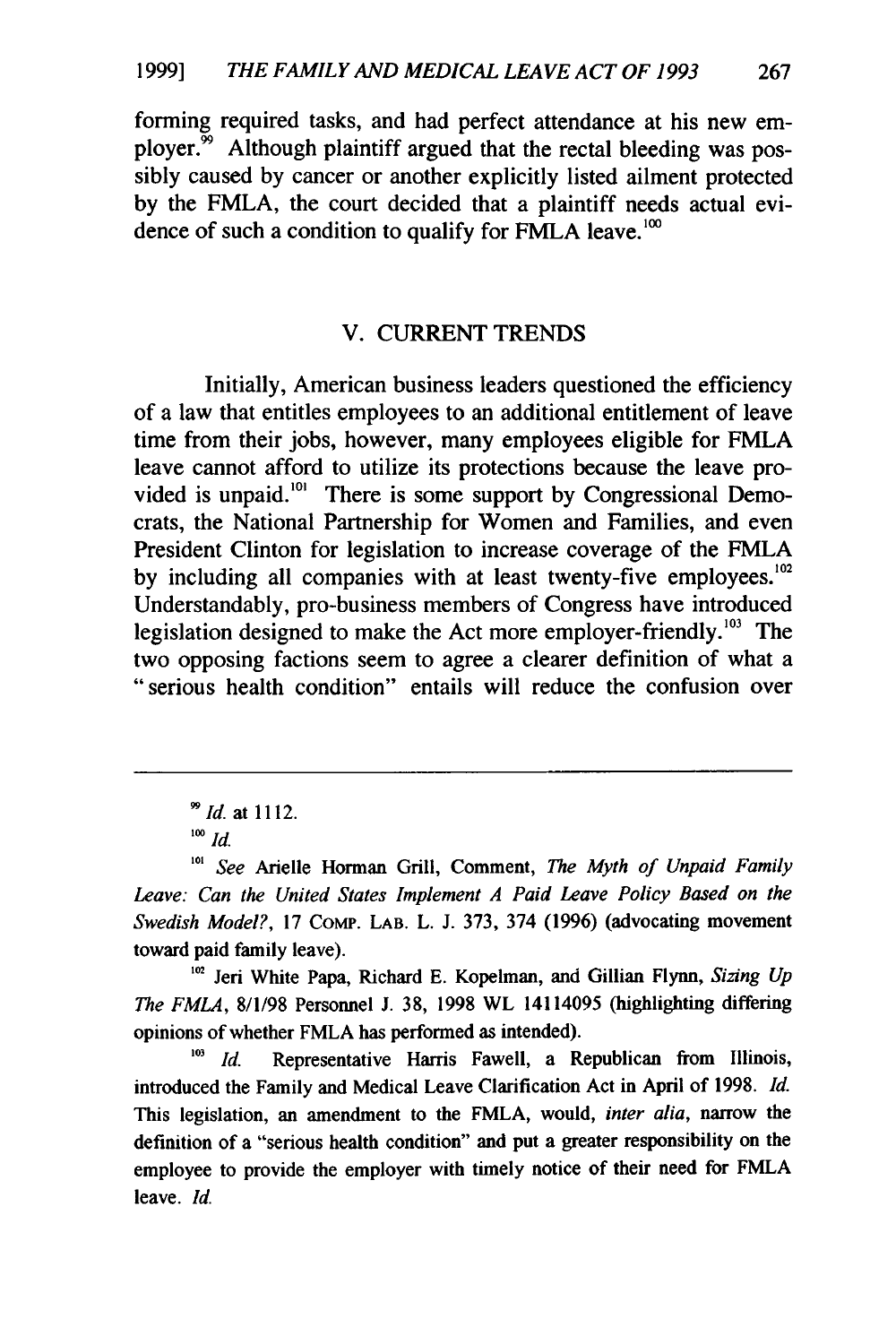whether or not an employer is obligated to grant a FMLA leave in a particular instance.<sup>104</sup>

Despite the inherent vagueness of the term "serious health condition," the efforts of the federal judiciary have helped provide a reasonable and supportable analytical framework to predict the outcomes of particular fact patterns.<sup>105</sup> Future cases will likely turn on whether the employee received inpatient care and was capable of performing required tasks of their job.<sup>106</sup> This analysis attempts to incorporate the FMLA stated purpose of being fair to both the employers administering their policies and the employees who occasionally require unpaid leave.<sup>107</sup>

The FMLA and its corresponding final regulations take a practical view toward an employer's obligation to provide their employees with family necessitated leave.<sup>108</sup> The courts have also supported the Act's purpose of helping American workers spend time with their families during a crisis.<sup>109</sup> The *Hopson* court's clear and convincing analysis regarding the requirements an employee must meet to give adequate notice to their employers in FMLA cases may become the standard.<sup>110</sup> Therefore, courts will need to continue to closely examine the facts of each individual case to determine whether the employee provided the employer sufficient notice of the need for FMLA leave, and whether the requested leave is due to a " serious health condition" as described by the Act.<sup>111</sup>

**'08** 29 U.S.C. §§ 2601-2654.

*'09 See* Manuel v. Westlake Polymers Corp., 66 F.3d 758, 764 (5th Cir. 1995) (considering FMLA purpose when analyzing whether employee provided adequate notice).

**"0** 126 F.3d 635 at 640. *11' Id.*

<sup>&</sup>lt;sup>104</sup> See Sandra Baker, *Family Leave Act Still Met With Confusion*, 9/15/98 Knight-Ridder Trib. Bus. News - KRTBN (Pg. Unavail. Online) 1998 WL 16337342 (advocating for better definition of "serious health condition").

<sup>&</sup>lt;sup>105</sup> *See* Bauer v. Varity Dayton-Walther Corp., 118 F.3d at 1112 (outlining current FMLA analysis).

 $106$  *Id.* 

**<sup>107</sup>** *Id.*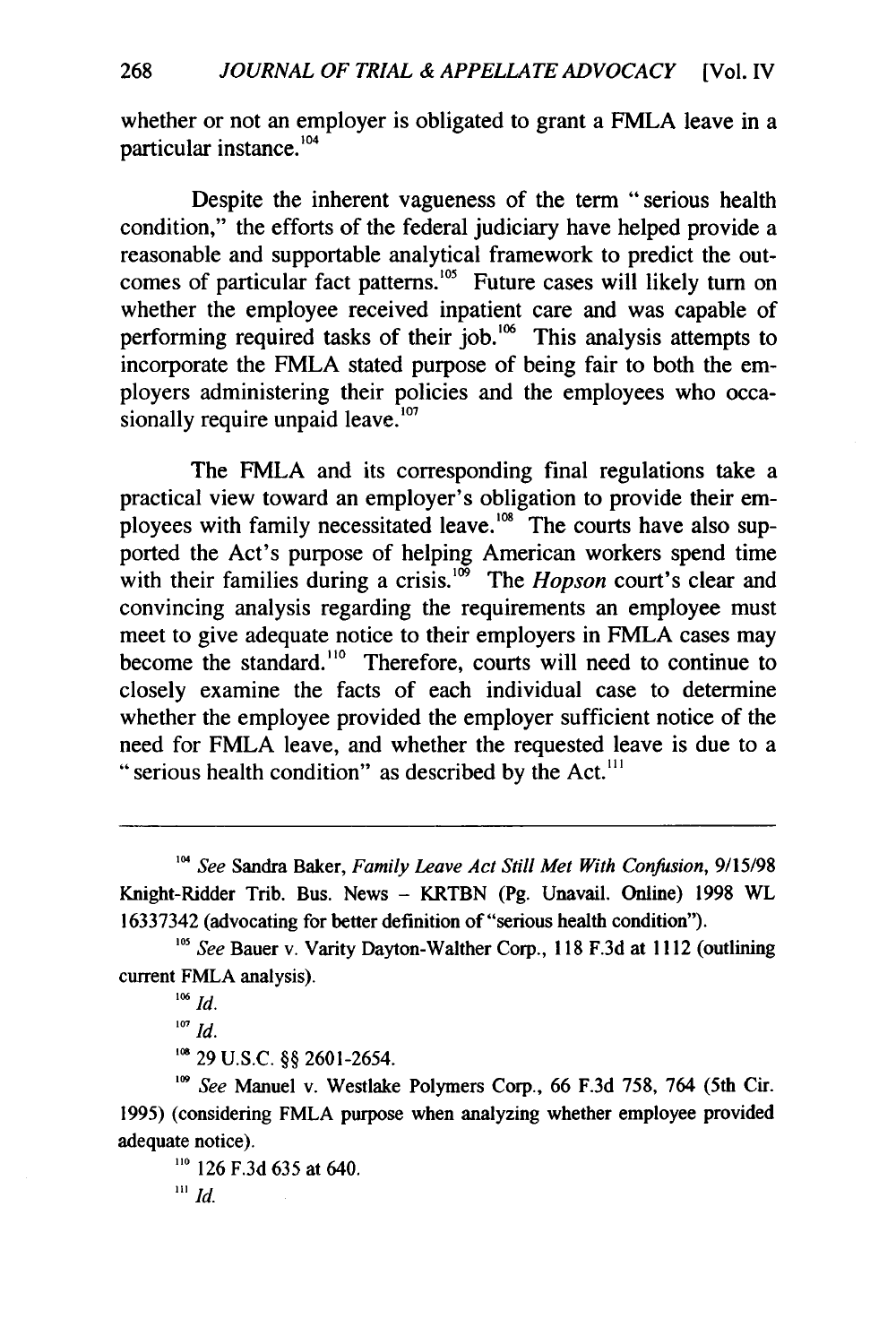#### VI. CONCLUSION

The FMLA is still going through some understandable growing pains associated with such a broadly structured federal statute. In addition, the sometimes conflicting judicial interpretations of the Act have compounded these growing pains into what some have defined as a "serious condition."<sup>112</sup> As federal courts begin to establish more predictable methods for analyzing these cases, fewer matters should result in litigation. Consistent results would satisfy the FMLA's overriding goals of helping employees balance their work and family lives, while simultaneously not overburdening American industry.

*Richard S. Stevens*

**<sup>...</sup>** Thomas G. Servodidio, Daniel G. Anna, and Jeffrey P. Ferrier, *Employers Struggling to Resolve Convergence of ADA, FMLA 'Leave',* 2/24/97 **NAT'L** L.J. C12, Col. 3 (complaining case law on FMLA and interaction with ADA not yet well developed).